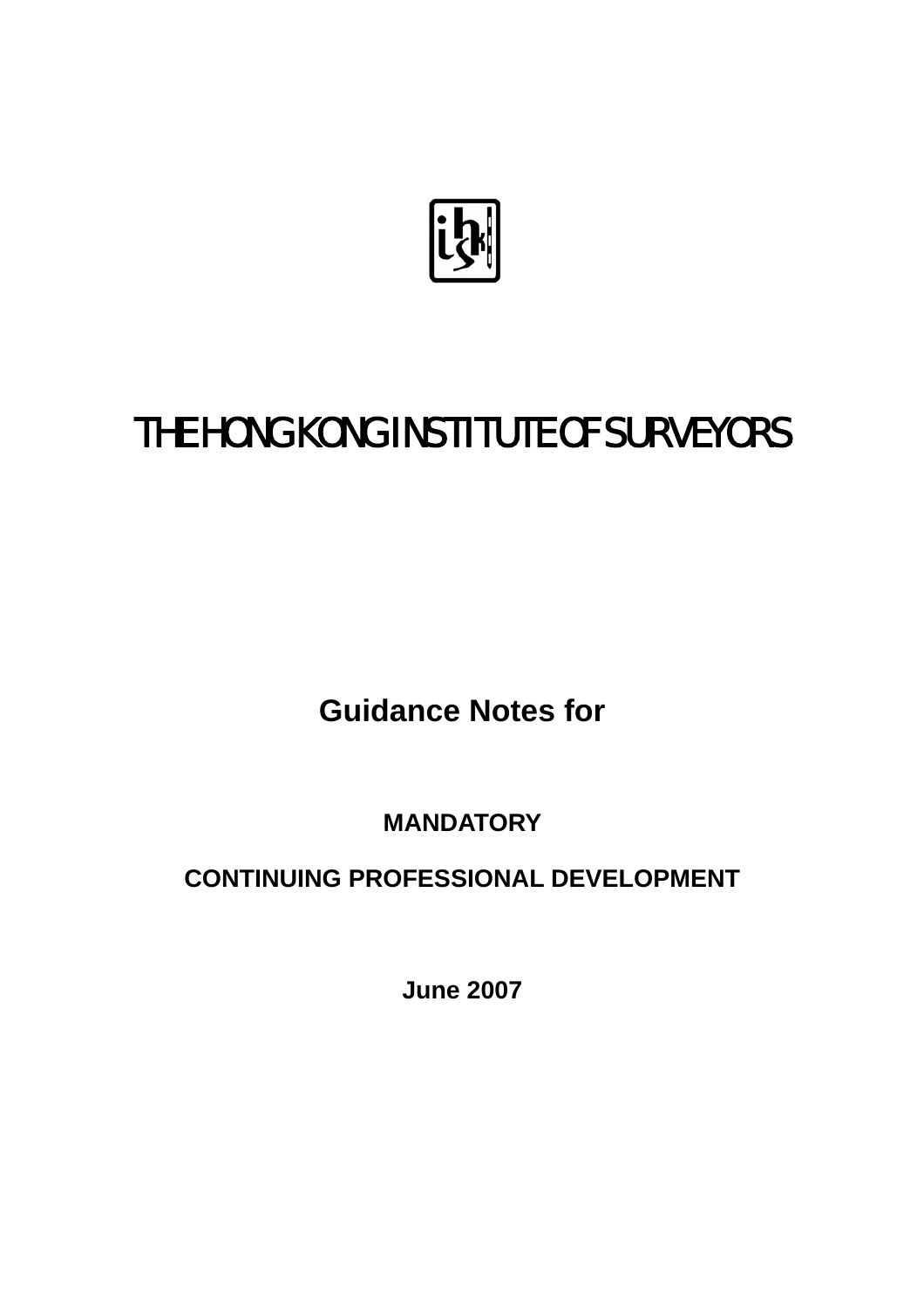#### **PREFACE**

Part VII of the Bye-Laws stipulates that "All Corporate Members and Technical Associates of the Institute shall maintain a high level of competence in professional practice and technical performance and are obligatory to undertake continuing professional development (CPD) and lifelong learning (LLL) to enhance their professional and technical competence." It also provides that "The General Council may from time to time issue regulations and guidance notes on mandatory continuing professional development administered by the Board of Professional Development."

Professional surveyors and Technical Associates are expected to not only excel in their own specialties, but also keep up with the latest developments in all related areas and in various forms, including community and social service. This will not only enhance the self-esteem and capabilities of members, but also project a better image to the public. The surveying profession will thus develop as members take more time and effort to improve their skills, serve the community and enhance professional development.

持續進修 提昇專業水平 鞏固基礎 發揮專長 終生學習 發展全人理想 擴張領域 啟發潛能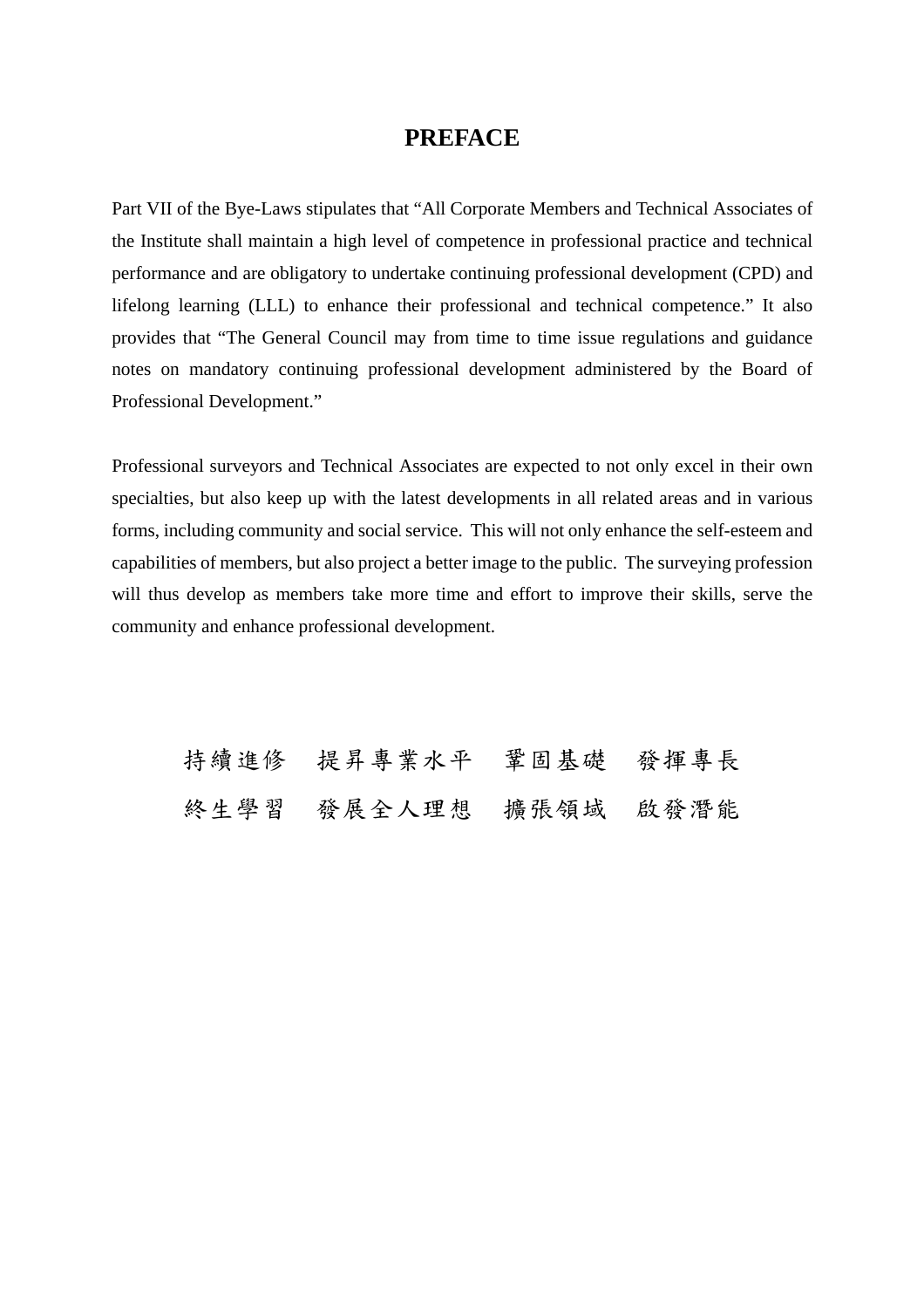

## **CONTENTS**

#### Preface

| 1. | Introduction to Mandatory Continuing Professional Development |    |
|----|---------------------------------------------------------------|----|
| 2. | Requirements to undertake CPD                                 |    |
| 3. | <b>Checking Compliance</b>                                    | 3  |
| 4. | CPD Events organized by the Institute                         | 4  |
| 5. | CPD Events organized by other Organizations                   | 4  |
| 6. | <b>Attendance Records</b>                                     | 5. |
| 7. | Calculation of CPD Hours                                      | 5. |
|    |                                                               |    |

Annex – Sample CPD Log Sheet 6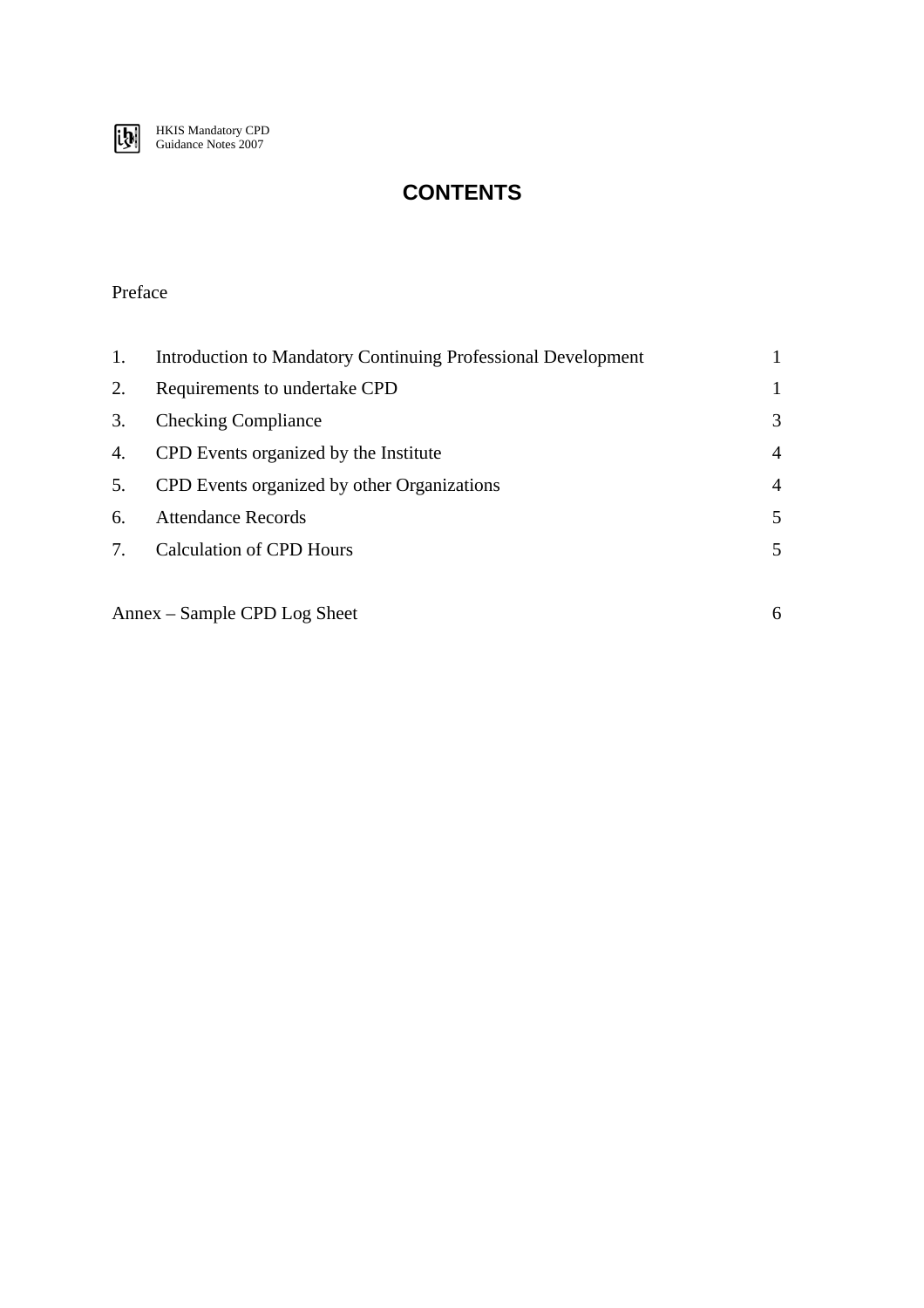

## **1. Introduction to Mandatory Continuing Professional Development**

- 1.1 This document explains the administrative framework for mandatory continuing professional development (CPD). To record the undertaking of CPD, the Institute will issue to every member in the professional and technical grades a CPD Log Sheet. CPD Log Sheets will be sent to new members upon admission and additional copies are available upon request. New and updated CPD Log Sheets will be sent to members from time to time. Members should maintain the CPD Log Sheet and keep it safe as it will be needed for scrutiny not only by the Institute for CPD monitoring and admission to fellowship, but also possibly in the following circumstances:
	- $\triangleright$  Insurance premium renewals
	- ¾ Demonstration of competence to undertake specific work
	- $\triangleright$  Job or promotion interviews
	- $\triangleright$  Performance appraisals
	- $\triangleright$  Client request and marketing
	- $\triangleright$  ISO 9000 Accreditations
	- $\triangleright$  Arbitration or dispute cases
- 1.2 All queries should be directed to the Education Department of the HKIS Secretariat at tel.: 2526 3679 or email <edudept@hkis.org.hk>.

#### **2. Requirements to undertake CPD**

2.1 Definition

CPD is both a personal and business opportunity. It is "the systematic maintenance, improvement and broadening of knowledge and skill and the development of personal qualities necessary for the execution of professional and technical duties throughout the practitioner's working life." All corporate and technical members are required to complete a minimum requirement of **60 hours over a three-year period**, of which at least 15 hours must be in the form of formal events, as described in 2.2.The annual requirement of 20 hours is a minimum guideline only. Members are encouraged to undertake and report more CPD activities if available.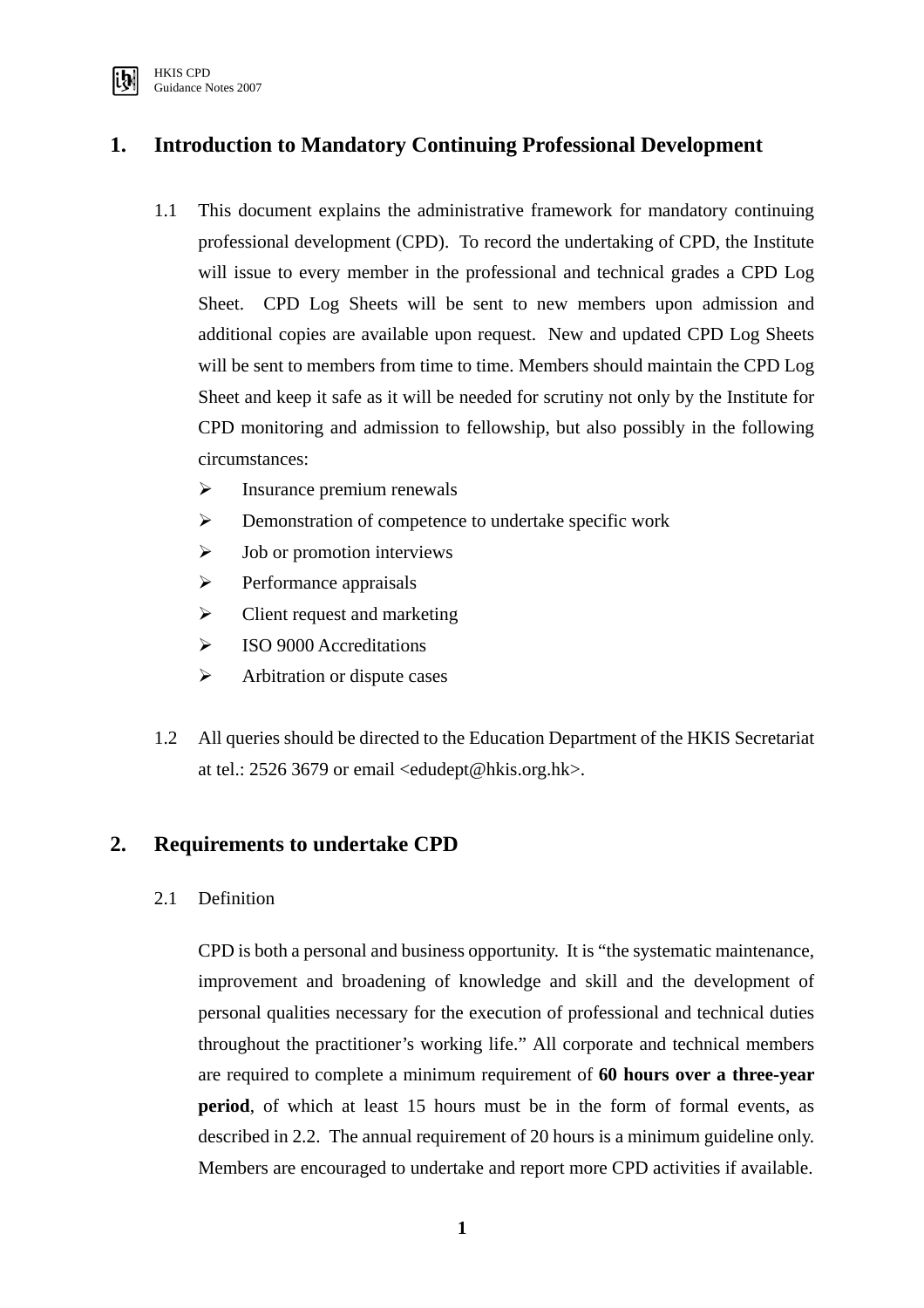

#### 2.2 What Counts

The following table provides a quick reference to the variety of activities that qualify for CPD. The list serves as examples and is not exhaustive. The choice of activity should be carefully matched to the skill level the individual member expects or would like to exhibit, and it must provide certain added knowledge.

| <b>Types Of CPD</b>                                                                                                                | <b>Examples</b>                                                                                                                                                                                                                                                            |  |  |
|------------------------------------------------------------------------------------------------------------------------------------|----------------------------------------------------------------------------------------------------------------------------------------------------------------------------------------------------------------------------------------------------------------------------|--|--|
| 1. Formal events (attending or<br>presenting) (15-hour <i>minimum</i><br>required within any three-year<br>period)                 | Courses, seminars, conferences<br>Workshops & Briefing sessions<br>$\overline{\phantom{0}}$<br>Lecturing on careers/the profession<br>$\qquad \qquad$                                                                                                                      |  |  |
| 2. Structured learning and programmes<br>(subject to a <i>maximum</i> claim of 15<br>hours per module in any three-year<br>period) | Full/part-time study<br>Open/distance learning<br>Research for publications<br>$\overline{a}$<br>Staff training<br>Developing skills (e.g. IT,<br>$\overline{\phantom{a}}$<br>business/financial skills)                                                                   |  |  |
| 3. Community, institutional, and social<br>services (subject to a <i>maximum</i><br>claim of 15 hours in any three-year<br>period) | Divisional council and Board<br>attendance<br>Special working groups<br>$\overline{\phantom{0}}$<br>APC assessor preparation and<br>assessment<br>External examiner<br>Professional interviews<br>Delivering ideas to public meetings<br>Voluntary works for the community |  |  |
| 4. Private study (subject to a <i>maximum</i><br>claim of 15 hours in any three-year<br>period)                                    | Use of audio, video, or multi-media<br>$\overline{a}$<br>resources & HKIS library services.                                                                                                                                                                                |  |  |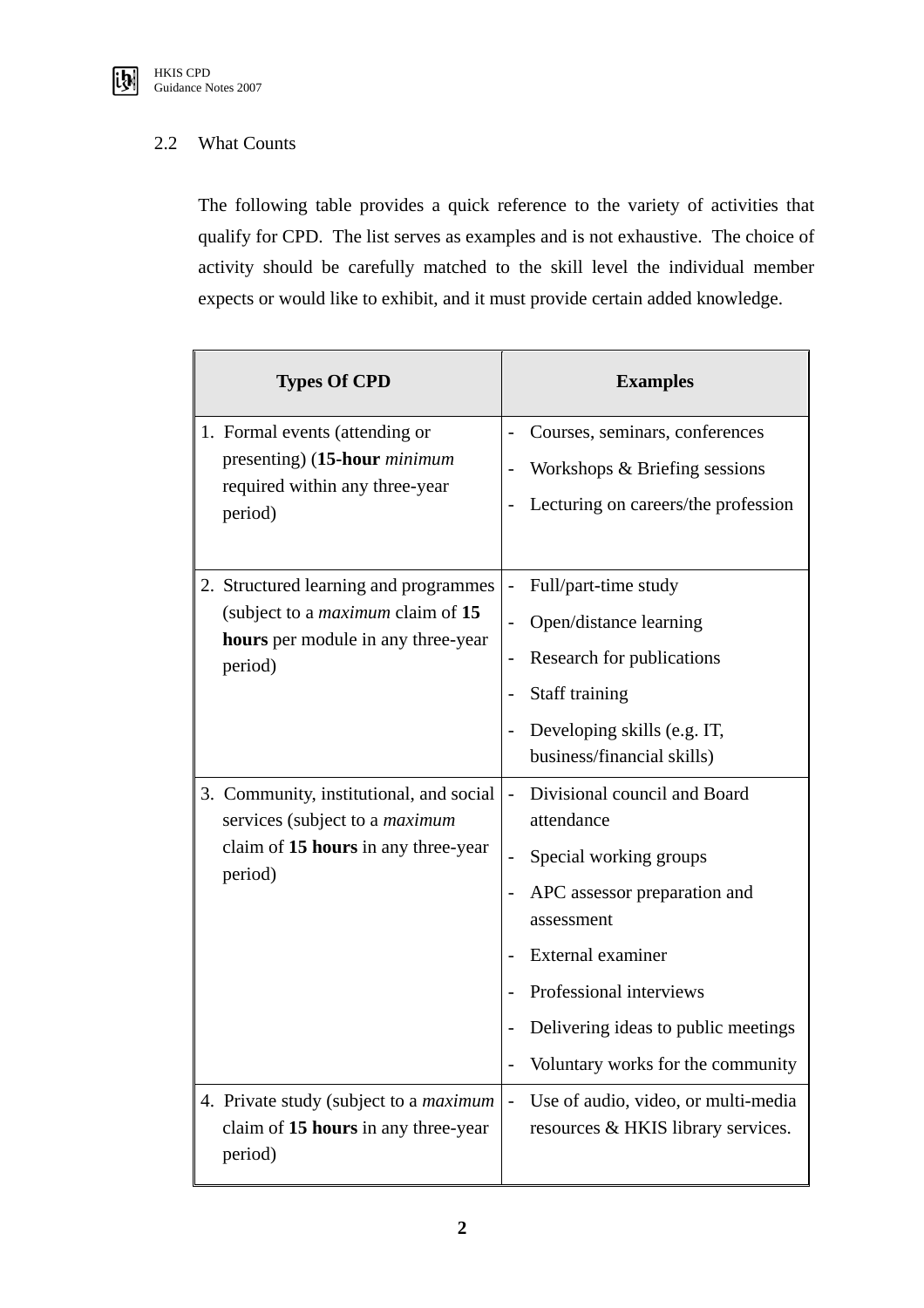

#### 2.3 HKIS Committee Meetings

Attendance at official HKIS committee meetings may be counted for up to one hour of CPD for each meeting or part thereof attended, up to a maximum of five hours in any CPD year. Qualifying meetings include General Council, Executive Committee, Divisional Councils, Standing Committees, Boards, Panels, and working groups that meet on a regular basis.

## **3. Checking Compliance**

- 3.1 Throughout the year, the Institute carries out CPD spot-checks on a percentage of the membership. When asked to submit CPD details, members should keep the original and submit a copy of the CPD Log Sheet for the period specified, normally the previous three years. Supporting documents such as receipts, tickets, and certificates are normally not required to be submitted, but should be retained in case more information on a particular item is requested.
- 3.2 All professional and technical members of the Institute are obliged to undertake self development and keep an account of their CPD until they retire fully. Members who are exempted from payment of the annual subscription are deemed to have retired. Non-resident and non-practising members are required to fulfill a pro rata 50% of the requirement during the period of non-residency or non-practice.
- 3.3 Members who are not able to provide adequate evidence to support the fulfillment of the required CPD hours shall be required to be reviewed in one year time. It is expected that the member will complete a minimum of 20 hours of CPD during that year, and continue to accumulate more CPD hours as other members do. Cases of continuing non-compliance of this requirement shall be dealt with individually by the Board of Professional Development and the General Council as appropriate.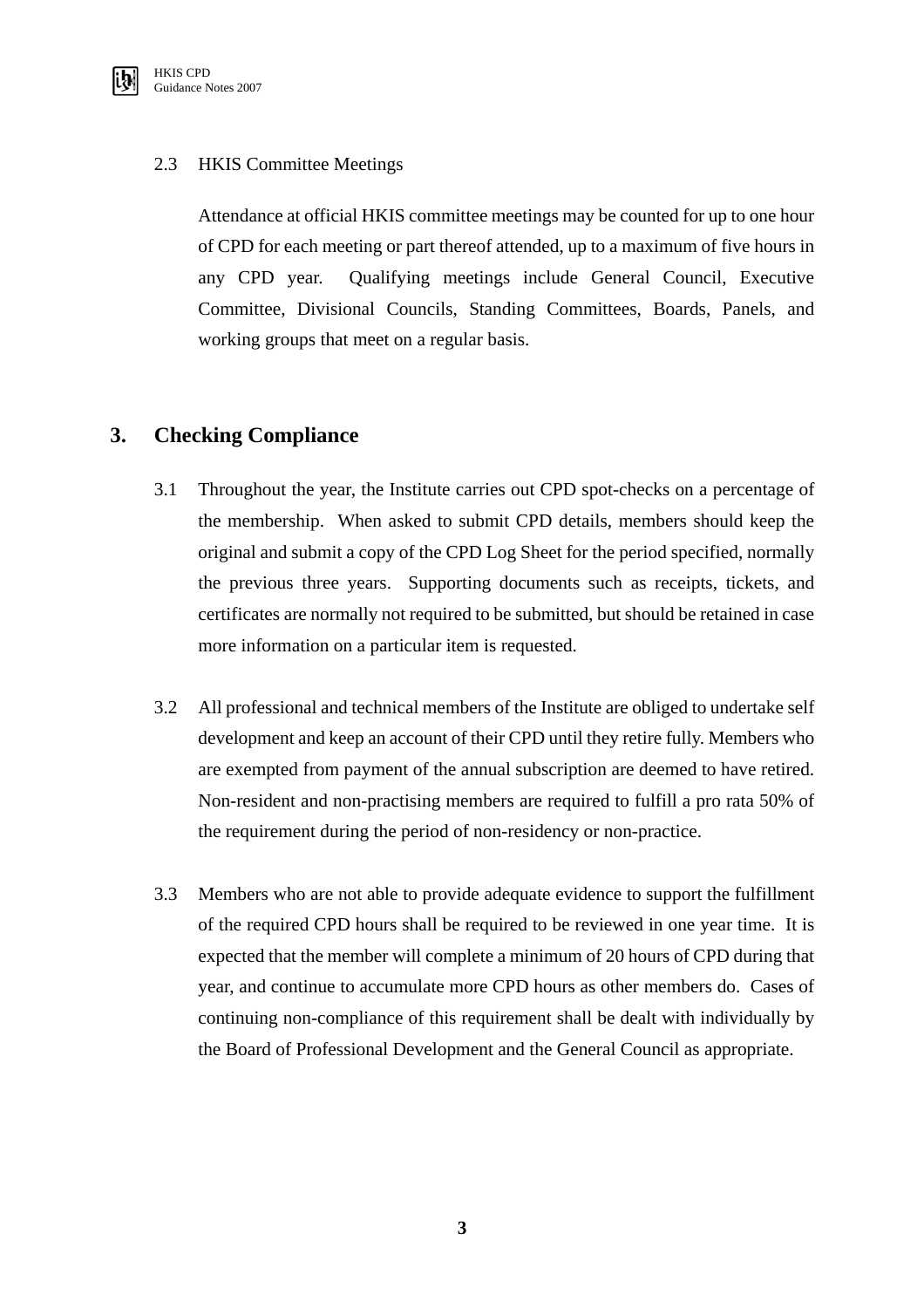

## **4. CPD Events organized by the Institute**

The CPD events that qualify for CPD hours are those organized in the following ways, whether held locally or outside Hong Kong:

- ¾ By individual Divisions and the Young Surveyors Group (YSG).
- $\triangleright$  By the HKIS jointly with other organizations.
- $\triangleright$  By individual Divisions and the YSG jointly with other organizations.
- ¾ By other organizations with the endorsement and support of the HKIS.

## **5. CPD Events organized by other Organizations**

- 5.1 Any course, presentation, conference, or similar event organized by any organization, whether held locally or outside Hong Kong, may count towards CPD hours if they contribute to relevant added learning to HKIS members. Such events however need not be formally validated for CPD purposes, which is at the sole discretion of HKIS.
- 5.2 To qualify for CPD hours, events should generally satisfy the following requirements:
	- ¾ They enhance the member's professional or technical knowledge
	- $\triangleright$  They update the member's knowledge of wider issues affecting the surveying profession
	- ¾ They enhance and broaden the member's business, managerial, legal, and related skills
	- $\triangleright$  They introduce the member to practices in other countries, other professions, or other organisations allied to the surveying profession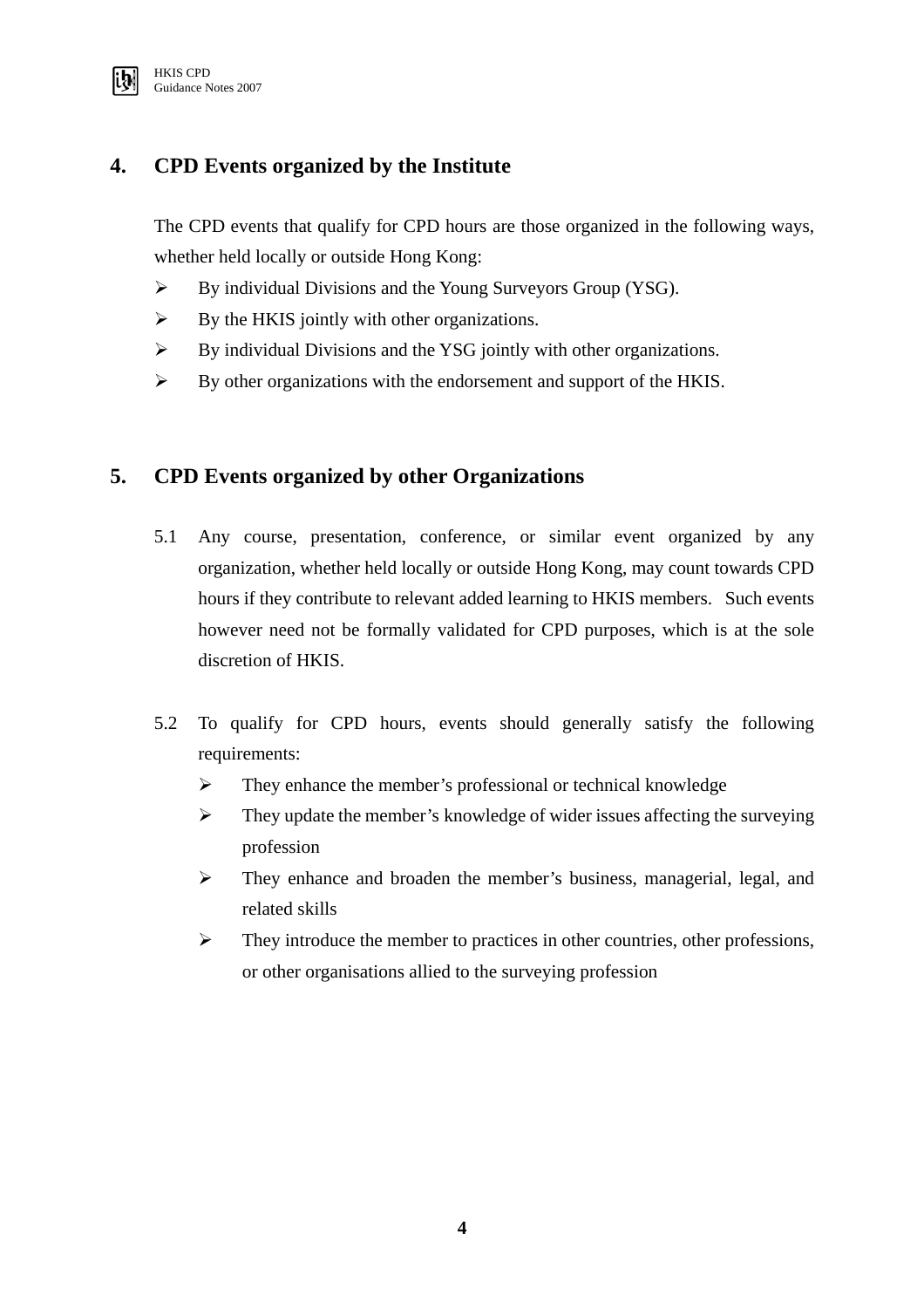

## **6. Attendance Records**

- 6.1 Attendance at events organized by HKIS will be recorded in the computerised CPD database in the HKIS office. This is an administrative record of attendance of events and is not a substitute for members' CPD records. Nonetheless, members may be allowed access to such database to verify their own records.
- 6.2 It is advisable to keep all receipts for attendance, tickets, and other evidence of attendance in case they are required for verification purposes.

## **7. Calculation of CPD Hours**

- 7.1 To qualify for CPD, an event must last for a minimum of half an hour.
- 7.2 Hours counted should be net of travelling time to the event, and should exclude breaks of longer than half an hour unless another CPD activity takes place during the break (e.g. lunch time speaker during a conference).
- 7.3 CPD hours should be rounded up to the nearest half hour.
- 7.4 Individual events will only count for a maximum of **ten hours** unless specifically endorsed by the Institute.
- 7.5 In the event of a dispute over accountability, the number of hours to be counted, or attendance at a CPD event, the decision of the Institute shall be final.